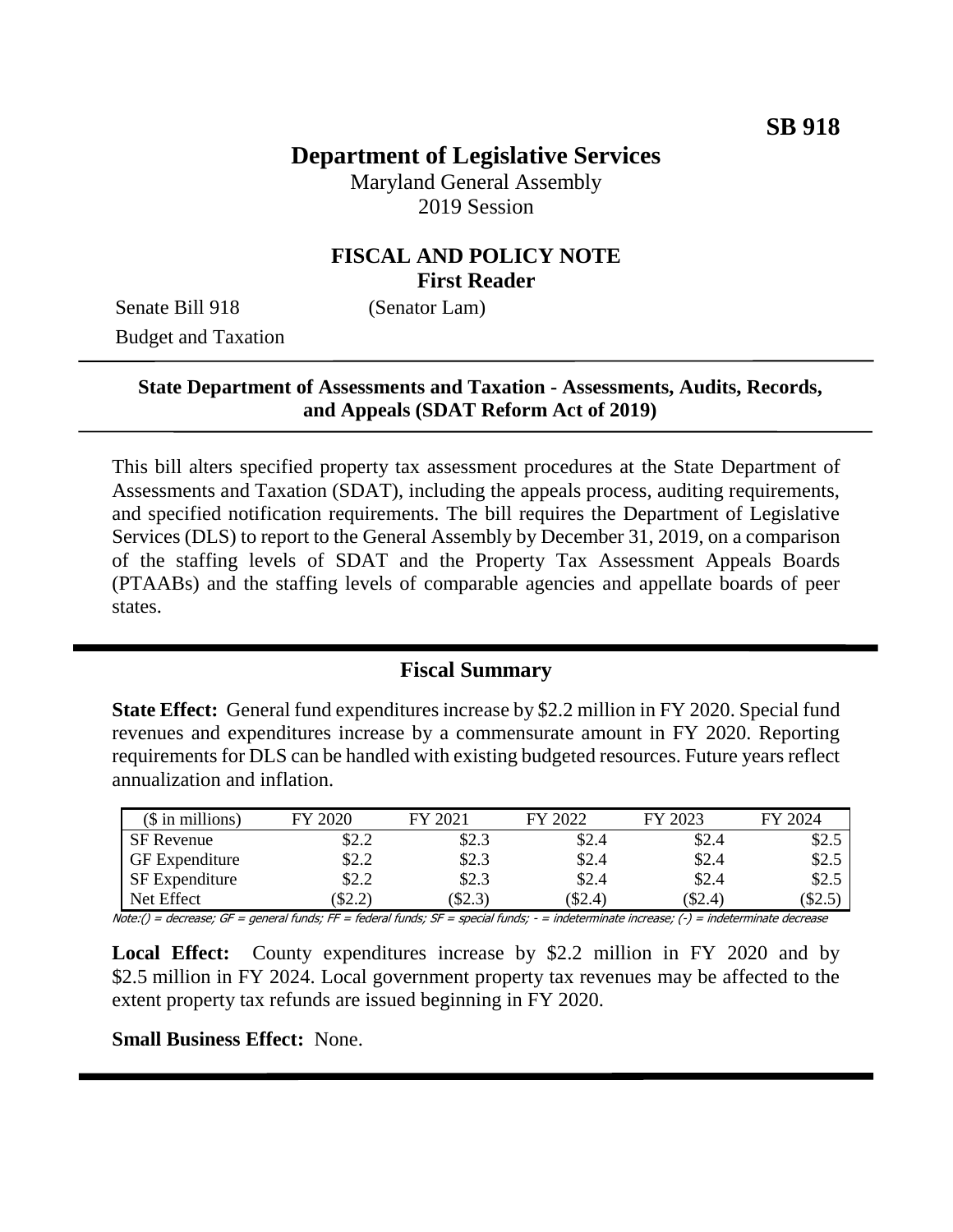# **Analysis**

**Bill Summary/Current Law:** Under current law, property owners have the right to appeal a property tax assessment within 45 days of the assessment notice. The bill extends this time period to 180 days after the assessment notice.

The bill adds to the list of powers and duties of SDAT's director to include directing the department to hold semiannual public education sessions explaining the assessment and appeals processes.

The bill requires SDAT to adopt regulations to establish a procedure by which a person may request a correction to a minor error contained in a record maintained by the department, including specified valuation records reflected in the database maintained by the department.

SDAT must publish the methodology by which the department classifies assessed property, including an explanation of any classification codes utilized, on the department's website.

SDAT must establish procedures by which the activities of each county supervisor and assessors are periodically audited by another county supervisor designated by SDAT's director. The audit must include the review of a statistically significant percentage of the assessments conducted in the county of the supervisor subject to the audit. SDAT must adopt regulations to implement this provision of the bill.

Under current law, for specified written notices sent to taxpayers regarding (1) a change of a property valuation; (2) a change in classification; (3) establishment of an initial real property value; (4) a decision of an assessment appeal of a petition to change an existing real property valuation or classification; and (5) a revaluation or reclassification, if a valuation or classification has been appealed but not finally determined, the notice must include:

- the amount of the current value:
- the amount of the proposed value;
- the amount of the proposed value that is the basis for the assessment in the applicable years of the three-year cycle;
- a statement indicating the right of appeal and briefly describing the appeal process and the property owner's bill of rights; and
- a statement that valuation records are available from the department.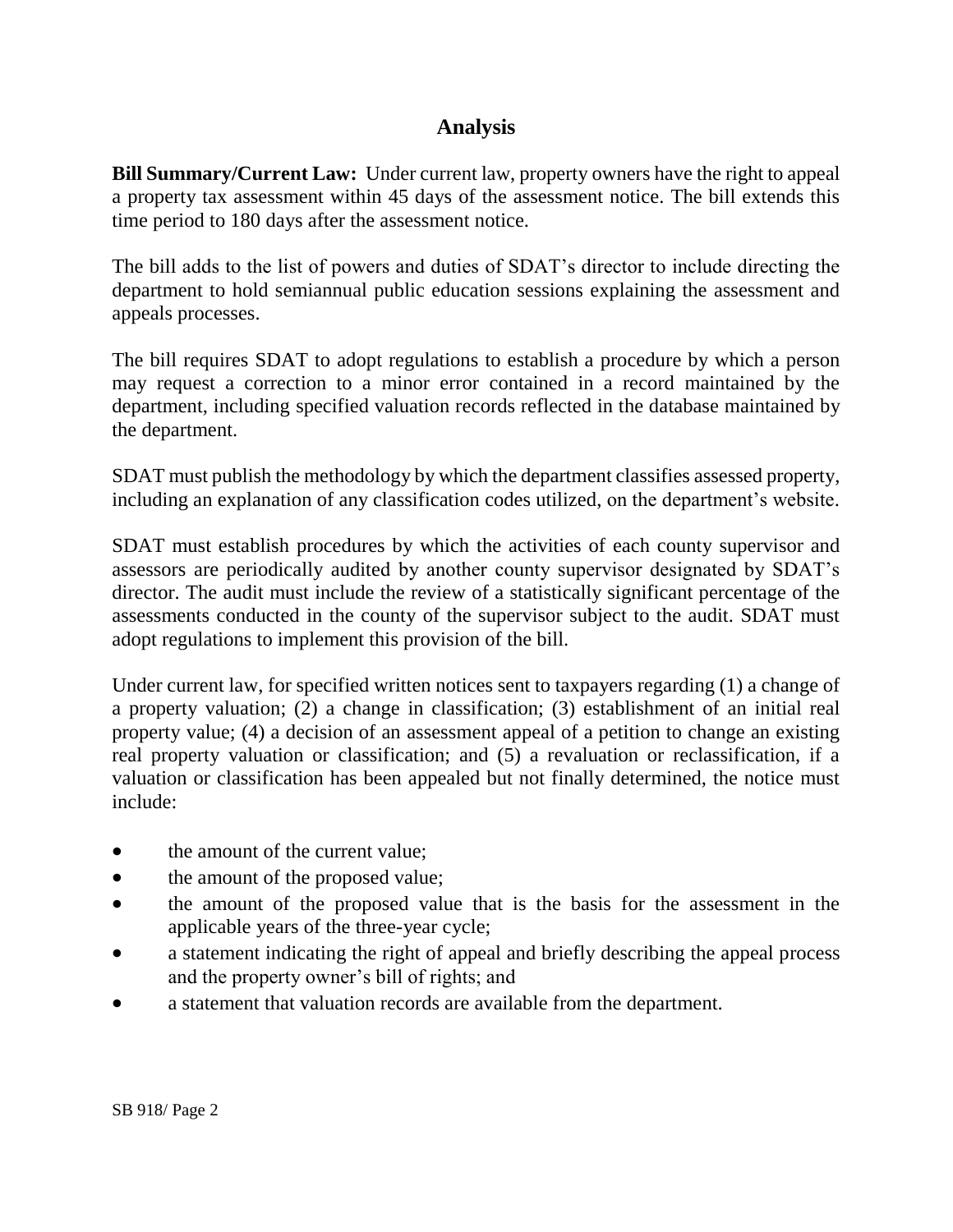The bill adds the following criteria that must be included in these notices:

- a copy of the valuation records, including (1) a description of the neighborhood within which the real property is located; (2) a list of neighborhood properties determined by the department to be comparable properties; and (3) a list of neighborhood properties considered by the department but determined not to be comparable properties due to a designation as a nonarms-length transfer; and
- a description of resources and tools provided by the department, including (1) the address, hours, and contact information for the department's county assessment office in which the real property is located; (2) the address for the department's website where the department's assessment procedures manual may be accessed; (3) the address for the department's website where the database maintained by the department may be accessed; and (4) the addresses for other relevant resources available on the department's website or on other State departments' websites.

Under current law, SDAT must maintain a database on the department's website that is available to the public and searchable by individual property that relates to the valuation of single-family residential real property in the State and includes for each property:

- the square footage of the enclosed improvements above ground;
- the square footage of the completed improvements below ground;
- the number of bathrooms;
- the number of garages; and
- the date of the initial assessment of the most recently completed improvements assessed after July 1, 2000, under the State's three-year assessment cycle.

The bill adds the following criteria that must be included in the database:

- the type of exterior construction for the primary structure, including a breakdown by material for structures with more than one type of exterior construction; and
- the date of completion of substantial renovations to the improvements, if applicable.

SDAT must maintain a portal on the department's website that is available to the public that permits a person whose property is the subject of a single-family residential real property valuation record to access and download a copy of the assessment worksheets and cards that relate to the valuation.

The bill repeals a requirement that SDAT provide a copy of assessment worksheets and cards that relate to a real property valuation to the person whose property is the subject of the valuation if the value or classification of the property is to be changed for property tax purposes and the person requests the worksheets and cards.

SB 918/ Page 3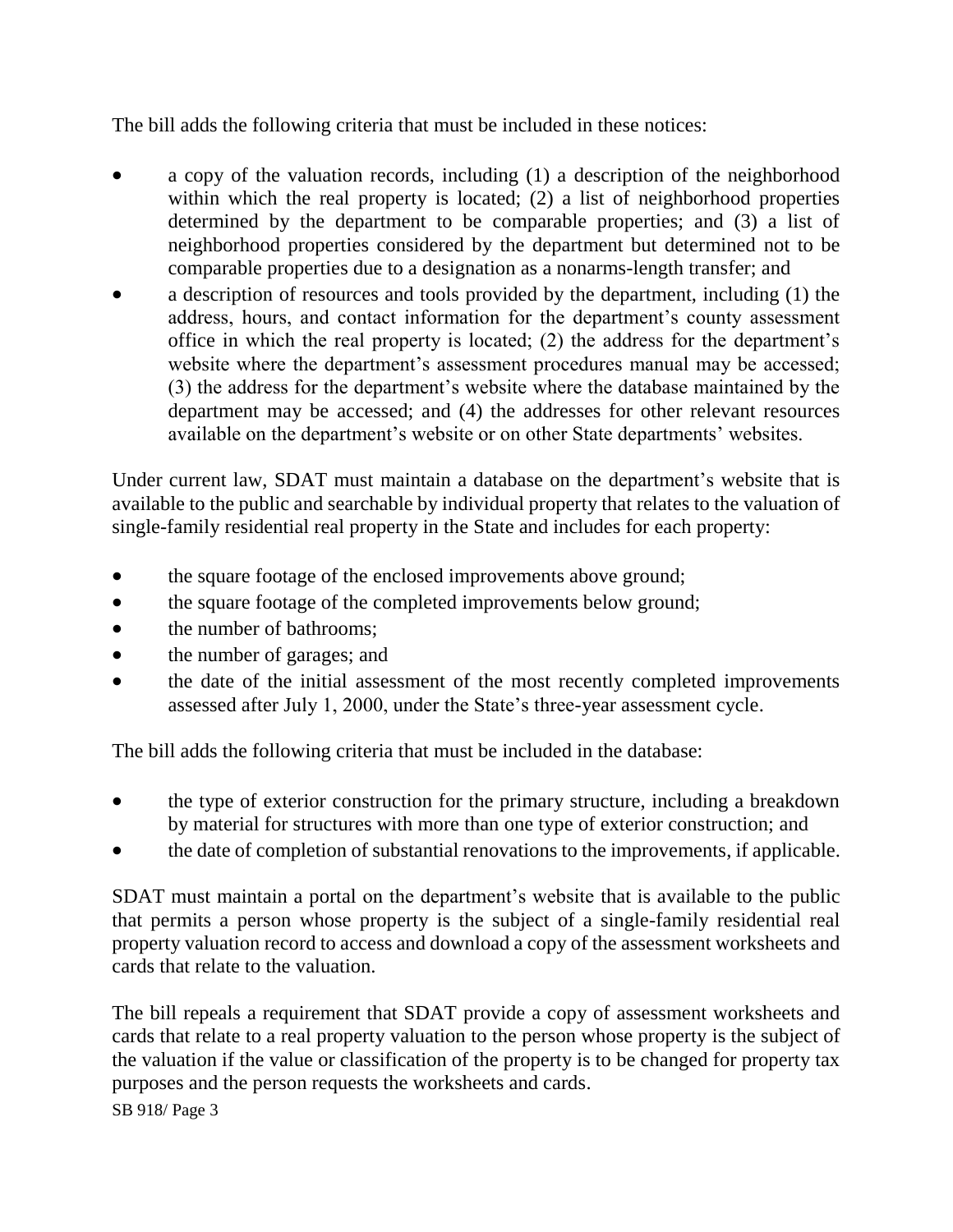Under current law, except under specified circumstances, any taxpayer, county, municipality, or the Attorney General may submit a written appeal to the supervisor as to a value or classification in a notice of assessment within 45 days from the date of the notice for property assessed by a supervisor. The bill extends this time period to 180 days.

Under current law, for property assessed by a supervisor, any taxpayer, county, municipality, or the Attorney General may appeal a value or classification in the assessment notice to the PTAAB where the property is located within 30 days from the date of the notice. The bill authorizes a person to appeal a property tax valuation or classification to a PTAAB in another county if evidence is presented that a fair hearing cannot be obtained at the PTAAB in the county where the property is located.

Under current law, for a hearing before a supervisor that relates to the value of property, the person making the appeal must receive the assessment worksheet or card for the property that is the subject of the appeal and the sales analysis for the neighborhood or property type of the property that is the subject of the appeal at least 14 days before the hearing. The bill requires SDAT to also include a copy of the notice of the change in value for the property that is the subject of the appeal, including all of the new information required by the bill.

Under current law, for a hearing before a PTAAB that relates to the value of property, the person making the appeal must receive a list of other comparable properties at least 30 days before the hearing. The list must identify the location and owner of each comparable property. The list must also include, for each comparable property on the list:

- the sale price and date of sale;
- the assessment and the year or years to which the assessment applied; and
- the construction costs and the date of construction.

The bill requires SDAT to also include a copy of the notice of the change in value for the property that is the subject of the appeal, including all of the new information required by the bill.

SB 918/ Page 4 **Background:** Under current law, real property is valued and assessed once every three years. This approach, the triennial assessment process, was part of major property tax reform established in 1979. Under this process, assessors from SDAT value each property every three years. No adjustments are made in the interim, except in the case of (1) a zoning change; (2) a substantial change in property use; (3) extensive improvements to the property; (4) a prior erroneous assessment; (5) a residential use assessment is terminated; or (6) a subdivision occurs. The assessor determines the current "full market value" of the property and any increase in value is phased in over a three-year period. Any decrease, however, is recognized immediately for assessment purposes.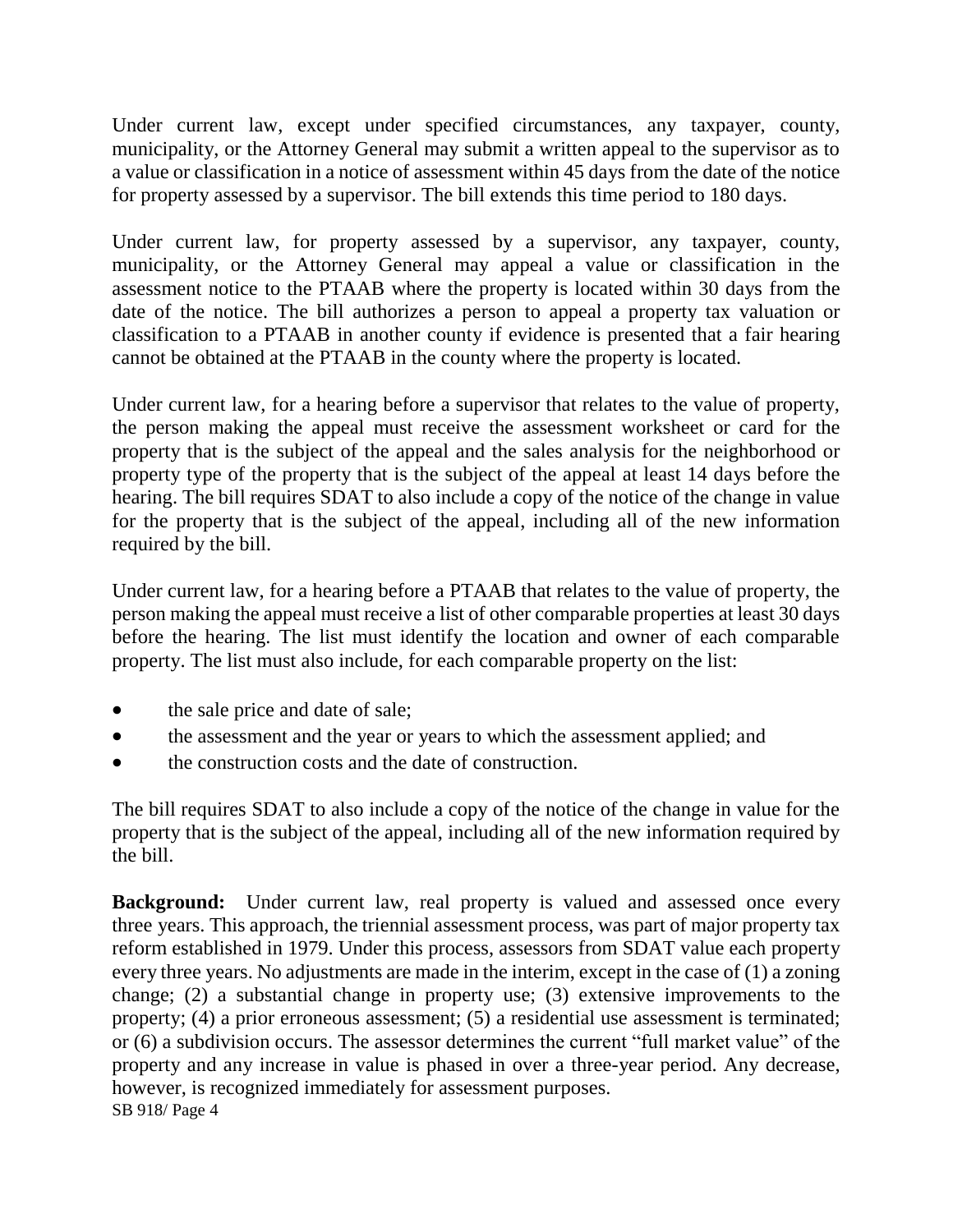Because only one-third of the properties in each county are reassessed in a given year, local governments can rely on prior years' growth in the other two-thirds of the base to reduce the full impact of any one-year decline in assessable base. Conversely, when market values are rising, assessed values lag behind the current market, resulting in a slower annual growth in the assessable base than the market may indicate.

The assessment appeal process typically begins with an appeal of the notice of assessment. These notices are mailed in late December, and an appeal may be filed with the supervisor of assessments within 45 days of the date of the notice; for properties that transfer after January 1 but before the beginning of the taxable year, the new owner has 60 days from the date of transfer to file an appeal regarding the property value or classification. Following that appeal, the property owner receives a final notice. If the taxpayer is not satisfied with the outcome, the next appeal must be made to the appropriate PTAAB within 30 days from the date of the final notice. A further appeal may be taken to the Maryland Tax Court within 30 days of receiving notice from the board. Any further appeals are made through the judicial system, including the circuit court, the Court of Special Appeals, and the Court of Appeals.

### *Staffing Adequacy Study*

SDAT reports that since 1975, the number of assessors has decreased from 276 to 161 while the number of real property accounts has almost doubled over that same period of time. A recently released report (*[Executive Branch Adequacy Study](http://dls.maryland.gov/pubs/prod/TaxFiscalPlan/Executive-Branch-Staffing-Adequacy-Study.pdf)*) by DLS indicated that there are over 2.2 million taxable parcels statewide and 144 nonsupervisory assessors in the residential property division. In order to fulfill SDAT's mandate, each assessor would have to visit and reevaluate approximately 5,100 properties each year. In a 2015 report, SDAT noted that an experienced assessor working efficiently can evaluate 2,500 properties per year. There has also been a small but steady growth in the number of taxable parcels in the State. Between 2011 and 2016, the number of properties increased by approximately 53,000. While this equates to only 2.4% total growth over five years, it establishes a need to add between one and two assessors per year, to keep pace with growth.

The DLS report noted that despite these limitations, SDAT has generally performed well on the assessment industry's three principal metrics for evaluation: the assessment-to-sales ratio; coefficient of dispersion; and price-related differential. These measures evaluate, respectively, that the assessments are generally accurate to the market value, precise among similar properties, and consistent across the spectrum of property values. SDAT performed well within industry standards for all three measures in 2016.

At no point in the last four decades has SDAT had enough assessors to fulfill its mandate to physically inspect each property in the State every three years, and this demonstrates a longstanding and unresolved staffing need. The Office of Legislative Audits noted this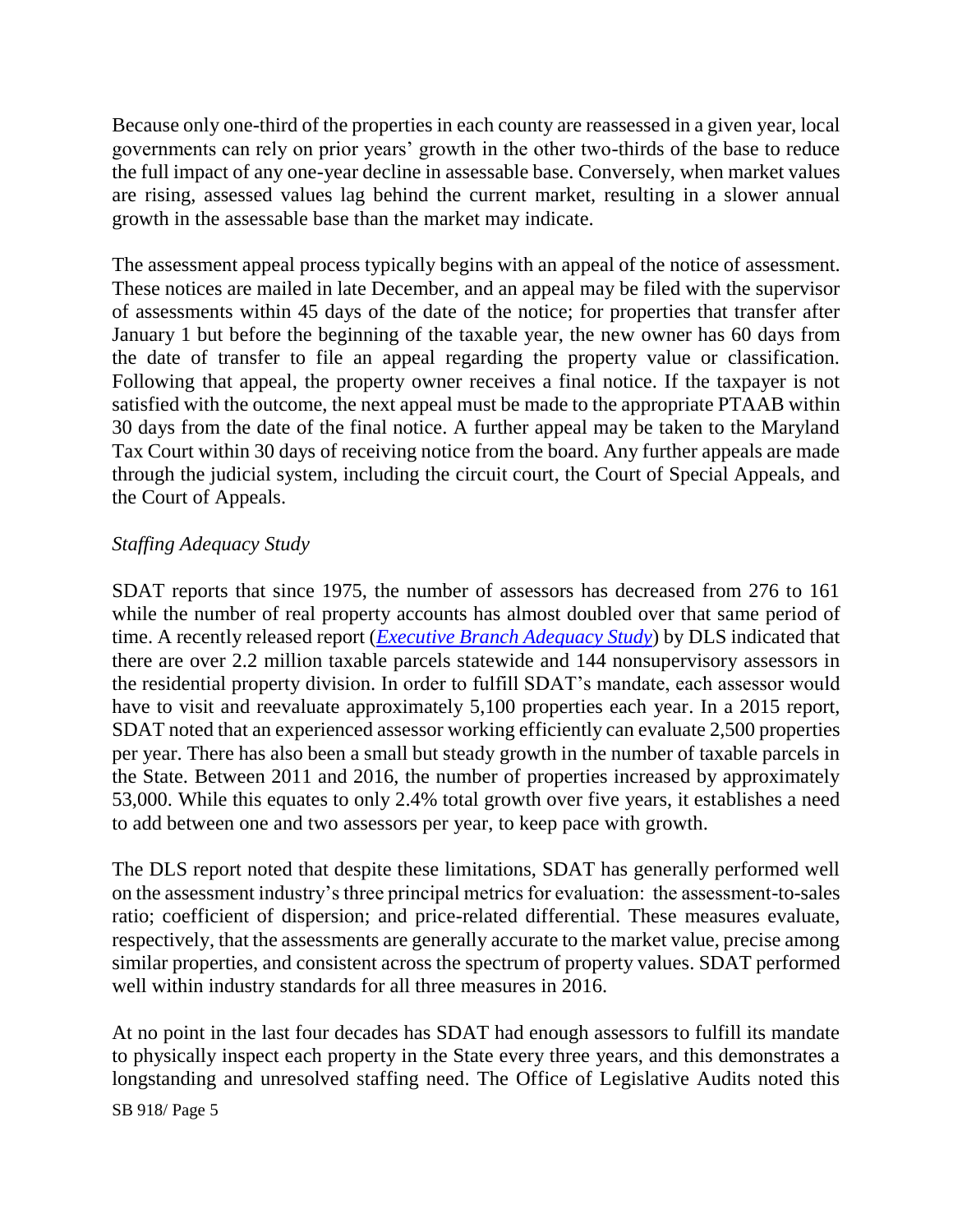issue in 2013 and was informed by SDAT directly that this was a longstanding problem. At that time, the agency reported that it had 78 fewer positions for inspectors than it had in 2002, and its policy was to conduct physical inspections only every nine years unless a triggering event, such as a sale or the filing of a building permit, occurred. While the agency was able to hire 22 additional inspectors in 2013 and 2014, that has not been sufficient to resolve the underlying issue. DLS estimated that 200 additional assessor positions were necessary to meet the agency's statutory mandate of exterior physical inspections every three years.

Chapter 651 of 2018 repealed the requirement that SDAT value all real property based on an exterior physical inspection of the real property. Instead, Chapter 651 requires SDAT to value real property based on a review of each property in each three-year cycle. The review by SDAT must include a physical inspection of a property if (1) the value of improvements to the property is being initially established; (2) the value of substantially completed improvements is being established; (3) the property is the subject of a recent sale, and the inspection is deemed necessary by SDAT for purposes of market analysis; (4) the property owner requests a physical inspection as part of an active appeal; (5) the department is notified by a county finance officer that a substantially completed improvement has been made that adds at least \$1.0 million in value to the property; or (6) the department determines that a physical inspection is appropriate. SDAT must perform a physical inspection within 30 days of being notified of a substantial improvement by a county finance officer.

**State Fiscal Effect:** Total general fund and special fund expenditures for SDAT increase by \$4.4 million in fiscal 2020, which accounts for the bill's October 1, 2019 effective date. This estimate reflects the cost of hiring 41 property tax assessors, five property tax audit assessors, and one audit supervisor. The estimate includes salaries, fringe benefits, one-time start-up costs, and ongoing operating expenses, including computer programming changes, as well as a significant increase in mailing costs. The information and assumptions used in calculating the estimate are discussed below.

 The bill increases the time by which a person may appeal an assessment notice from 45 to 180 days. SDAT estimates that the department will need an additional 41 assessors I (grade 13) to implement this provision. The department anticipates more appeals due to the extension of the appeal time period and, as a result, a more compressed timeframe in which to conduct assessments. SDAT has three classifications for counties (A, B, and C) based on the number of real property tax accounts in each county. The department's real property division estimates that, in order to handle additional appeals within the extended time period proposed by the bill and to assess real property in a compressed time period, the "A" counties (Baltimore City, and Anne Arundel, Baltimore, Montgomery, and Prince George's counties) will each need 3 new assessors; the "B" counties (Charles, Frederick,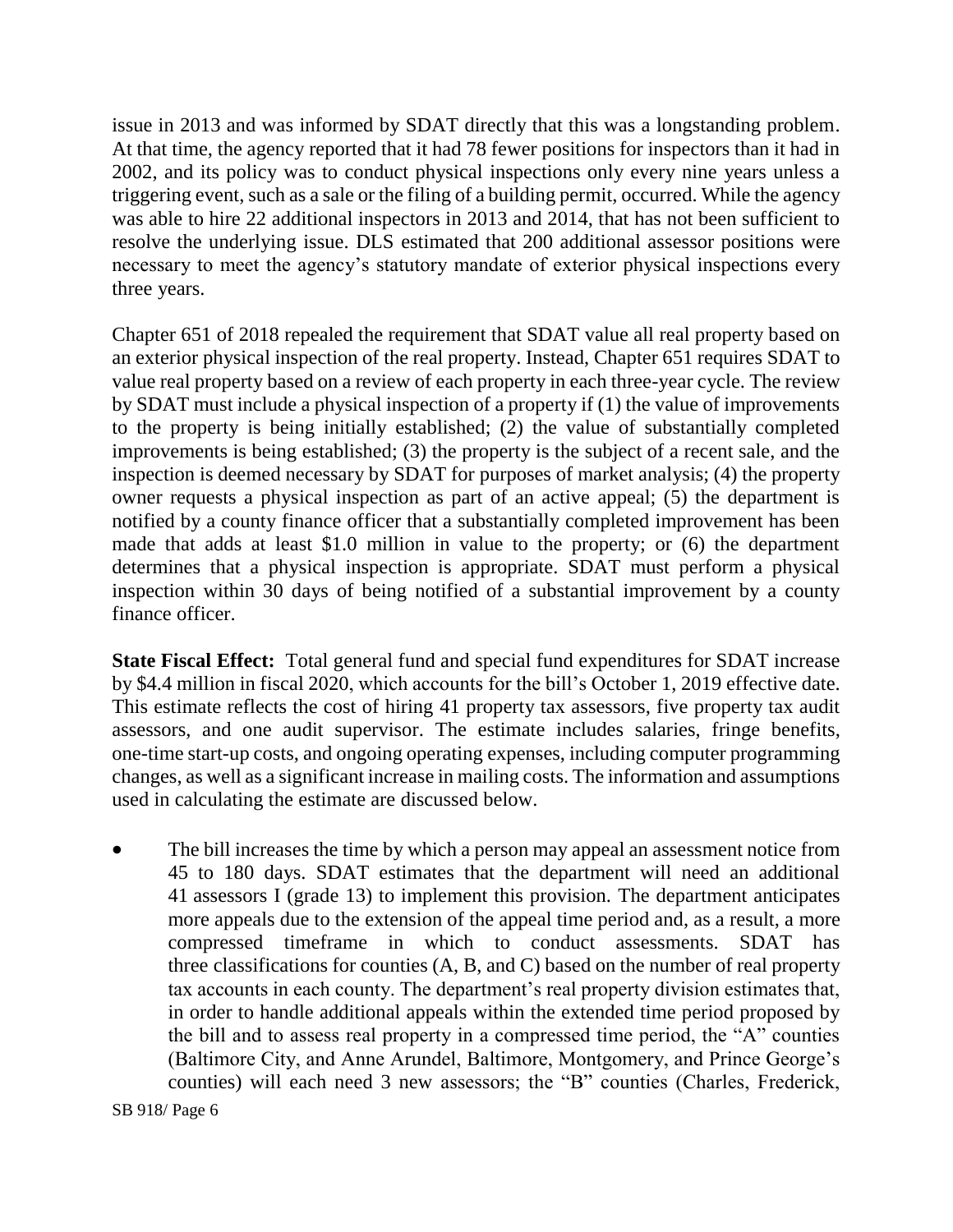Harford, Howard, St. Mary's, Washington, and Worcester counties) will each need 2 additional assessors; and the "C" counties (Allegany, Calvert, Caroline, Carroll, Cecil, Dorchester, Garrett, Kent, Queen Anne's, Somerset, Talbot, and Wicomico counties) will each need 1 additional assessor.

- SDAT reports that the department's typical assessment cycle starts when assessment notices are sent out in January. Appeals start in February and tend to go through May and usually conclude in June so that any changes in property values can be included in the July 1 tax bills. Property assessments and reassessments are concluded by October so these property valuations can be included in the department's November base report, which is used by county governments to plan their following year budgets. The November base report is also used by the State for State bond issuances and State education funding formulas. The department reports that the bill would push back its appeal "season" to coincide with when reassessments are completed, which may limit the department's ability to adequately accomplish one of its core missions of conducting property assessments.
- SDAT reports that the department works with local governments to make sure that appeals at the SDAT level are finalized as soon as possible, so that any change in value for properties can be included on each county's July 1 tax bill. Extending the appeal time period by 135 days will likely result in many of the new property valuations not being finalized in time for inclusion in county tax bills that are sent out on July 1 of each year. As a result, the counties will have to send out supplemental bills and possibly issue refunds at a later date.
- The bill requires supervisors to audit other county supervisors and assessors, as well as review a statistically significant percentage of the assessments conducted. With approximately 750,000 annual reassessments, SDAT estimates that it would likely have to conduct a review of approximately 500 assessments to meet the audit requirements of the bill. SDAT reports that current staff do not have the capacity to perform this additional responsibility and the department would have to create a new audit team to perform these functions. As a result, this provision will require the department to hire one supervisor (grade 18) and five assessors (grade 17). The department reports that each county currently reviews its own assessments and an area supervisor reviews the county assessments prior to the State supervisor providing final review. SDAT notes that each county consistently meets various nationally recognized standards of assessment measuring uniformity and sales-to-assessment ratios.
- The bill requires reassessment notices, as well as other notices of a change, to include significantly more information than is currently provided. SDAT estimates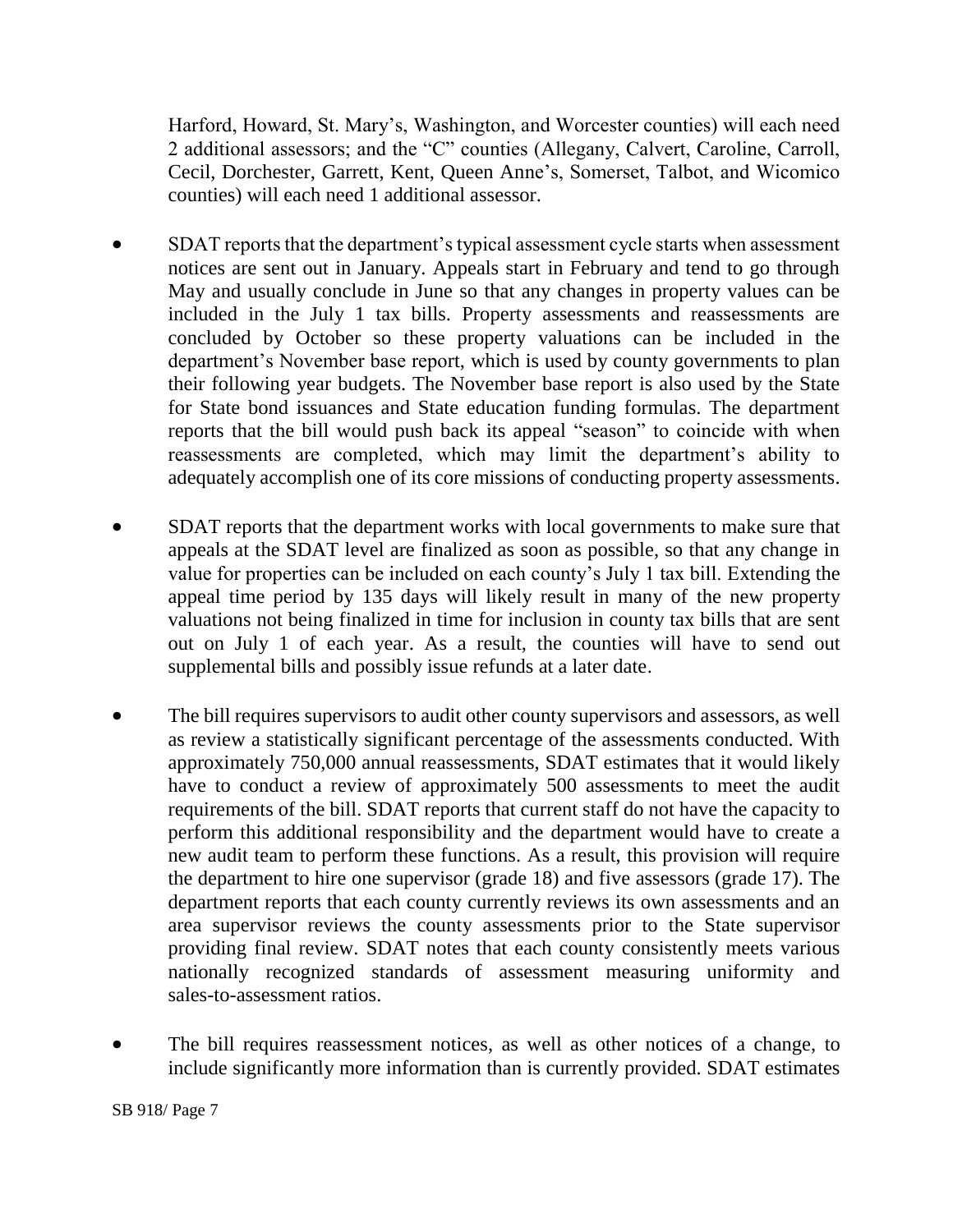that the notification requirements of the bill will necessitate 15 additional pages per assessment notice. Based on current contracts for sending out assessment notices, SDAT estimates costs will increase by approximately \$1.3 million annually (15 pages per notice for 750,000 reassessment notices, and 50,000 nonreassessment notices at \$0.11 per page).

- The department estimates that it would require additional computer system programming changes at a cost of approximately \$150,000 to include these additional pages. SDAT advises that the department provides most of the information to property owners on a case-by-case basis but does not have a comprehensive manner that would allow this information to be included with all reassessment notices. The department advises that it does not store neighborhood descriptions on its database and that a list of all comparable properties in a neighborhood cannot be gathered from the database. The department does send all sales listings and three comparables when there is an appeal. In addition, a list of nonarms-length properties are currently provided upon request and can be researched on the department's website.
- The bill requires SDAT to include a breakdown of materials for exterior construction. SDAT estimates that this would require a one-time programming cost of \$150,000. The department lists one material or two materials in the case of 50/50 split, but otherwise the search function on the website only provides the primary material. Secondary materials are included on the property worksheets but not on the online search function.
- The bill requires SDAT to create a portal where property owners can access and download a copy of their assessment worksheets. It is estimated that this would require a one-time cost of \$300,000 and then \$293,000 annually to maintain. SDAT advises that there may also be additional scanning costs of \$97,500 annually (\$0.26 per document, one document per every 2 assessments, and 750,000 annual assessments).
- SDAT is required to send all information required by current law, as well as the new information required by the bill to persons making a SDAT level appeal. SDAT advises that there are typically 30,000 such appeals each year. The cost of each new mailing is estimated to be \$2.17, which results in additional costs of \$65,100 annually.
- SDAT is required to send all information required by current law, as well as the new information required by the bill to persons making a PTAAB level appeal. DLS estimates that there were 11,500 PTAAB level appeals in 2018. The cost of each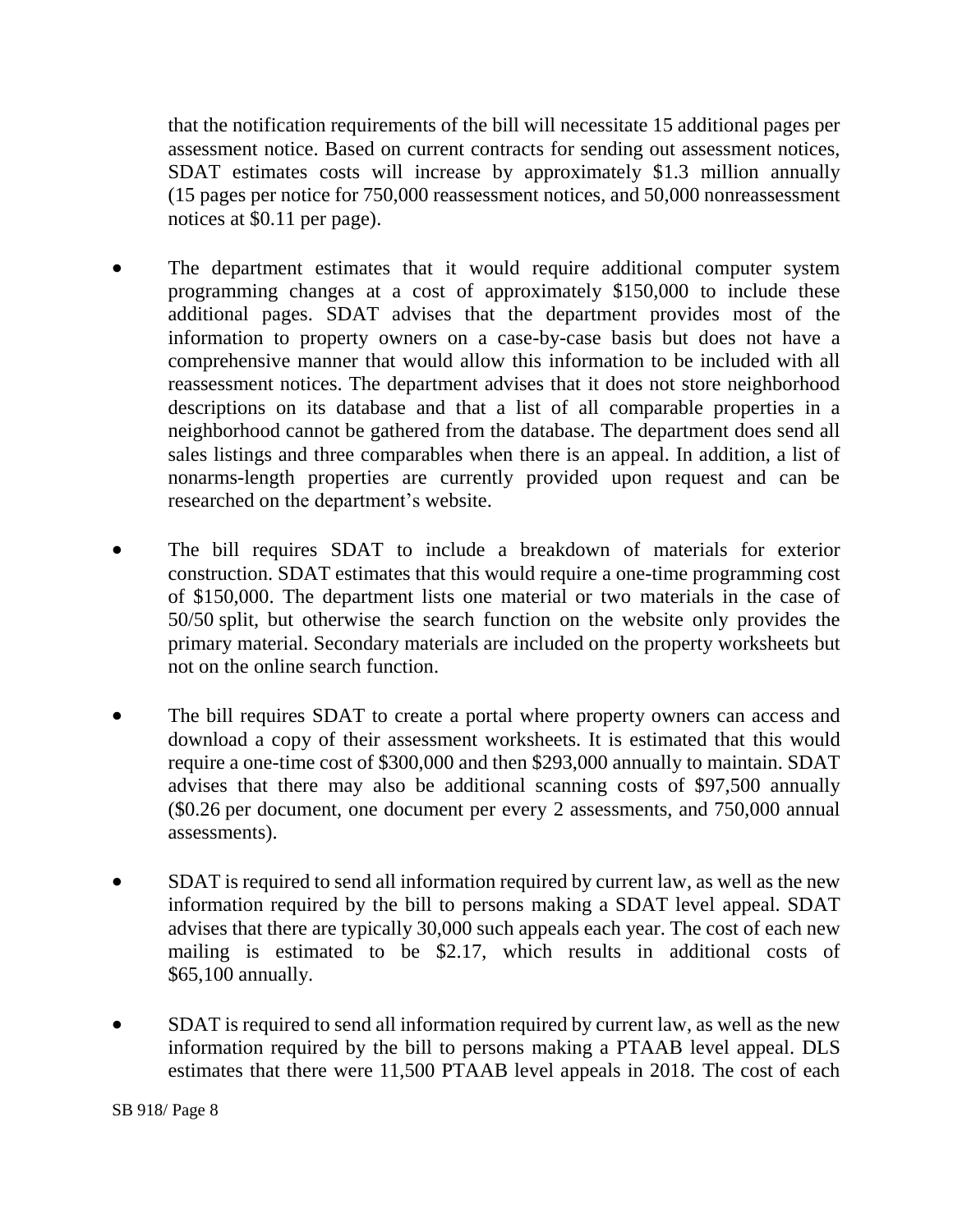new mailing is estimated to be \$2.17, which results in additional costs of \$25,000 annually.

| <b>Positions</b>                        | 47          |
|-----------------------------------------|-------------|
| Salaries and Fringe Benefits            | \$2,173,253 |
| <b>Computer Programming Changes</b>     | 600,000     |
| <b>Mailing Costs</b>                    | 1,410,055   |
| <b>Operating Expenses</b>               | 251,861     |
| <b>Total FY 2020 State Expenditures</b> | \$4,435,169 |

Future year expenditures reflect full salaries with annual increases, employee turnover, and ongoing operating expenses.

#### *Reimbursement from Local Governments*

Under current law, the State and county governments share the cost for SDAT's assessment operations (both real property and personal property) as well as the department's information technology operations. Based on the estimated expenditures required for SDAT to implement the various provisions of the bill, general fund expenditures would increase by \$2.2 million in fiscal 2020. Special fund revenues and expenditures from county government reimbursements increase by a commensurate amount in fiscal 2020.

**Local Fiscal Effect:** As noted, county governments are required to reimburse SDAT for 50% of the department's real and personal property assessment costs. Therefore, county expenditures increase by \$2.2 million in fiscal 2020 and by \$2.5 million in fiscal 2024. **Exhibit 1** shows the estimated reimbursement for fiscal 2020.

As noted, extending the appeal time period by 135 days will likely result in many of the new property valuations not being finalized in time for inclusion in county tax bills that are sent out on July 1 of each year. As a result, county governments will have to send out supplemental bills and possibly issue refunds at a later date.

# **Additional Information**

**Prior Introductions:** None.

**Cross File:** HB 1088 (Delegate Korman, *et al.*) - Ways and Means.

**Information Source(s):** Carroll, Harford, Montgomery, Queen Anne's, and St. Mary's counties; Maryland Association of Counties; Maryland Municipal League; Maryland Tax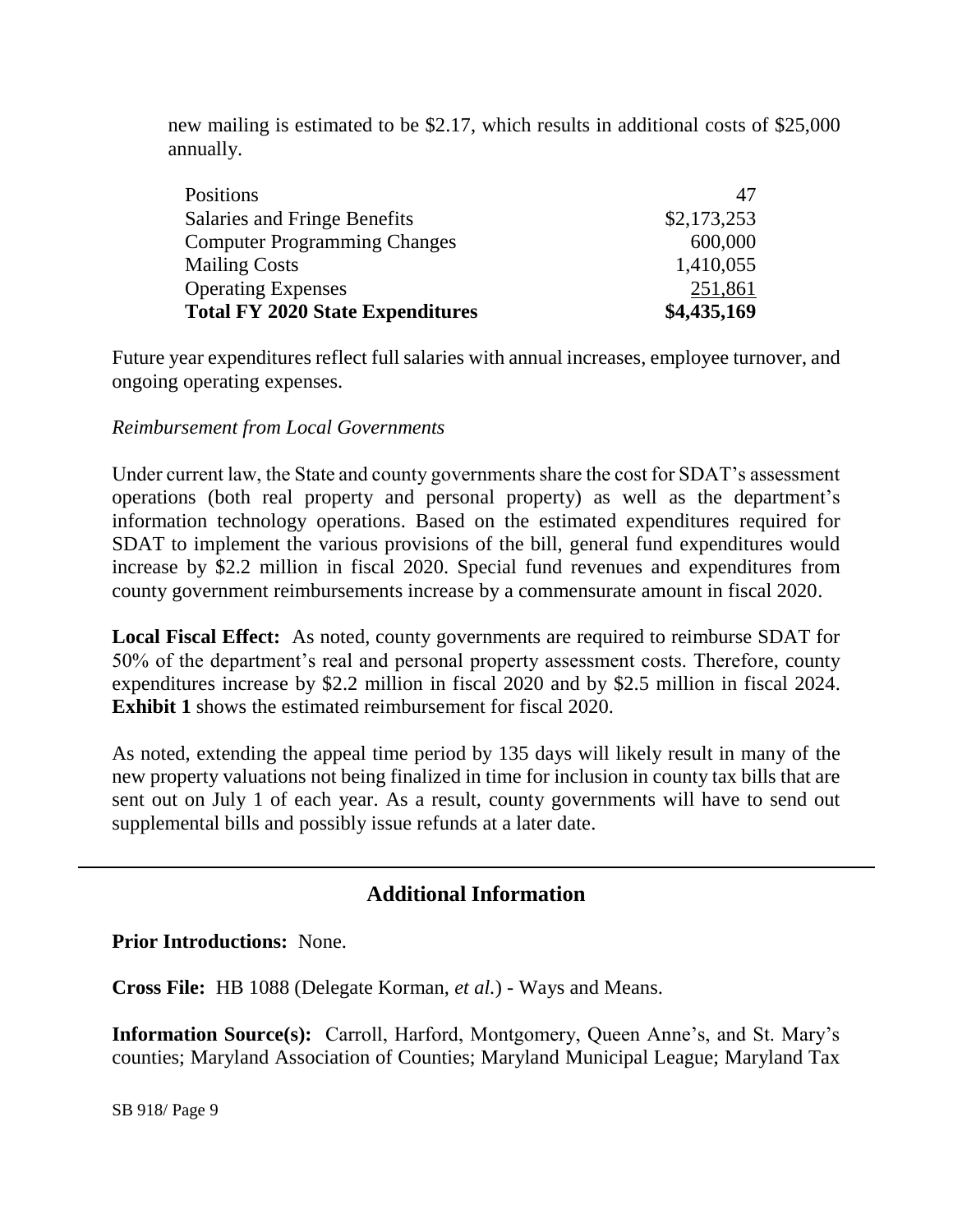Court; Property Tax Assessment Appeals Board; State Department of Assessments and Taxation; Department of Legislative Services

**Fiscal Note History:** First Reader - March 4, 2019 md/hlb

Analysis by: Michael Sanelli Direct Inquiries to:

(410) 946-5510 (301) 970-5510